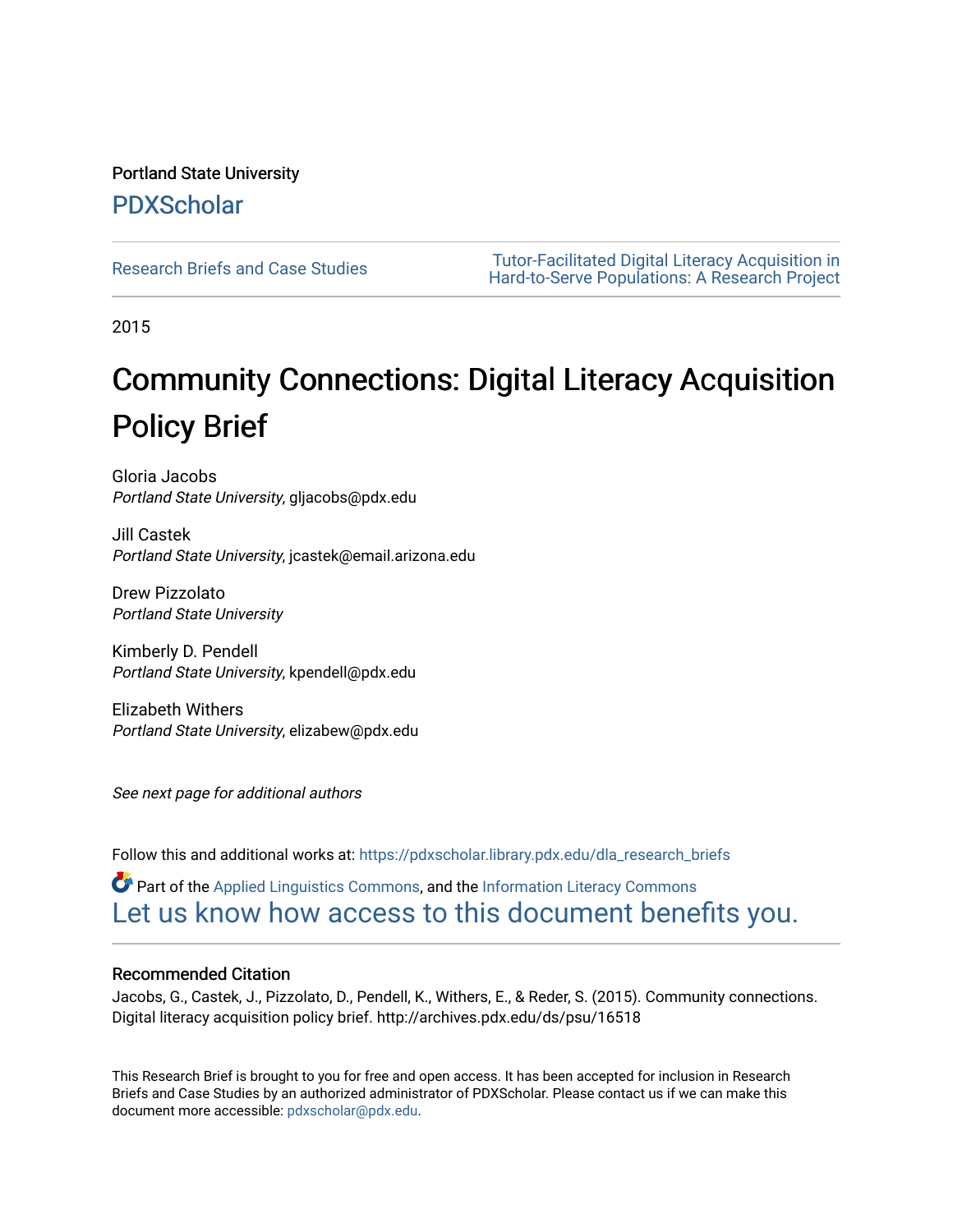#### Authors

Gloria Jacobs, Jill Castek, Drew Pizzolato, Kimberly D. Pendell, Elizabeth Withers, and Stephen Reder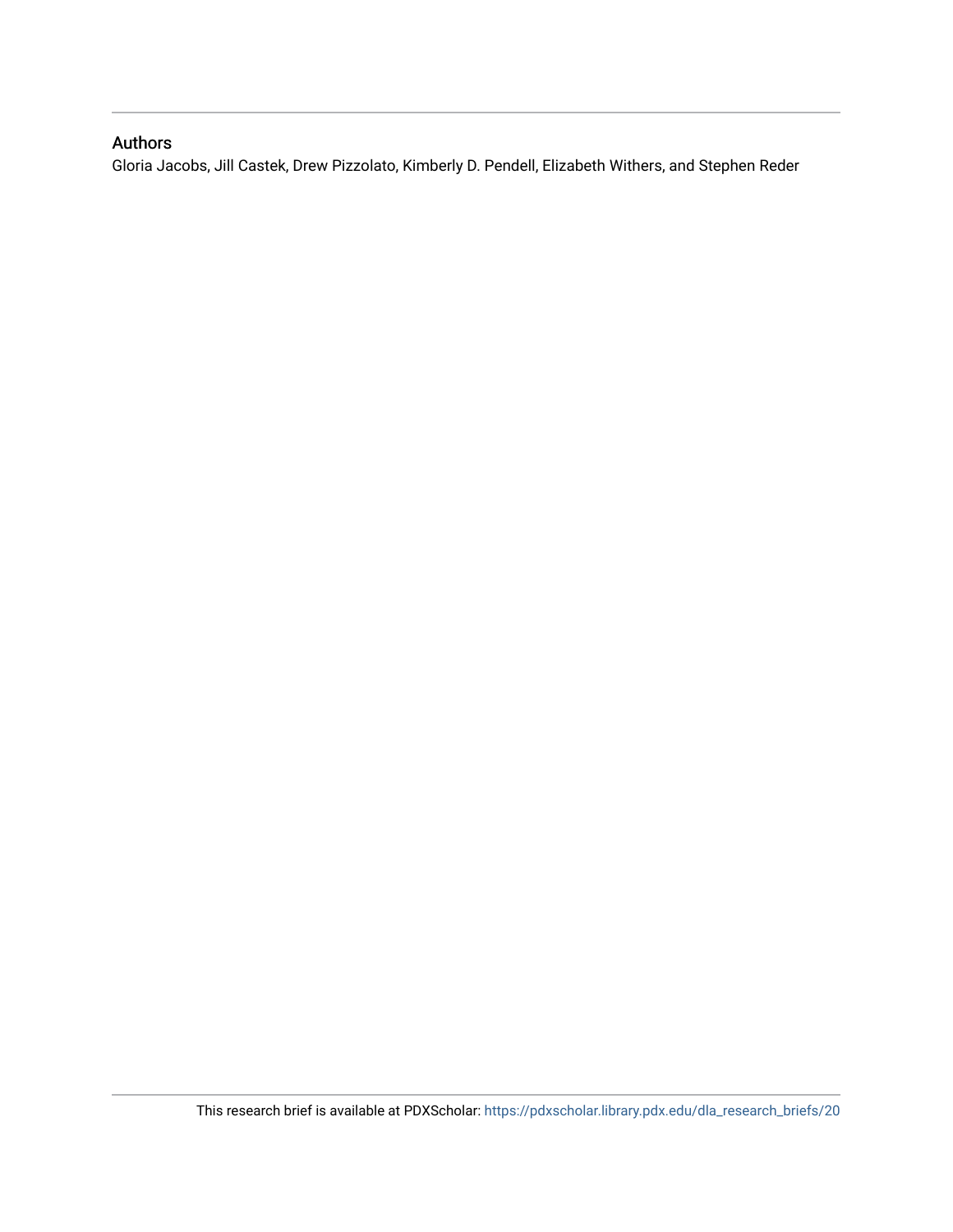# **Community Connections Digital Literacy Acquisition Policy Brief**





Literacy Language & **Technology Research** 



**Jacobs, G., Castek, J., Pizzolato, D., Pendell, K., Withers, E., & Reder, S. (2015). Community connections. Digital literacy acquisition policy brief.**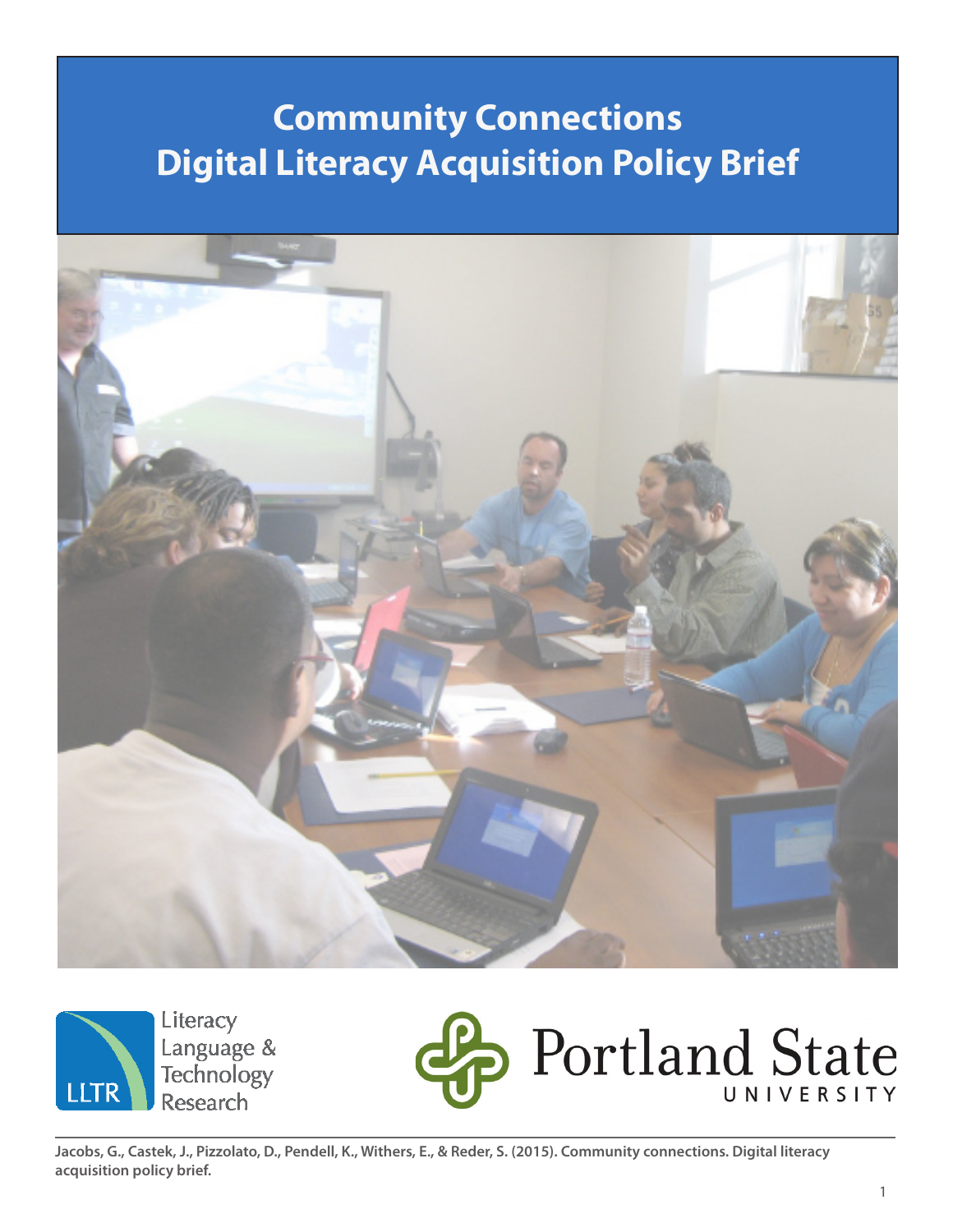

# *Program Overview*

These findings are from an Institute of Museum and Library Services funded research project that interviewed more than 100 participants within a multi-state Broadband Technology Opportunities Program (BTOP) Sustainable Broadband Adoption (SBA) project. The BTOP project included six lead partners who developed local networks of community organizations to provide adults with an opportunity to learn to use computers and the Internet.

While these networks created a variety of implementation strategies and ways to serve learners' needs, they shared these key features:

- curriculum on the Learner Web, an online platform designed specifically for adult learners, which included digital literacy material in English and Spanish
- in-person tutor support
- the opportunity for learners to work at their own pace and identify their own goals

# *Acknowledgements & Further Information*

These research efforts were informed and supported by a National Advisory Committee and a Research Applications Committee made up of professionals who support adult learners. All names have been have been replaced with pseudonyms for participant protection in accordance with research protocols.

More information about the project, research findings, publications, and project data can be found in PDX Scholar at: http://pdxscholar.library.pdx.edu/digital\_literacy\_acquisition/

This project was made possible in part by the Institute of Museum and Library Services National Leadership Grant # LG-06-11-0340-11.

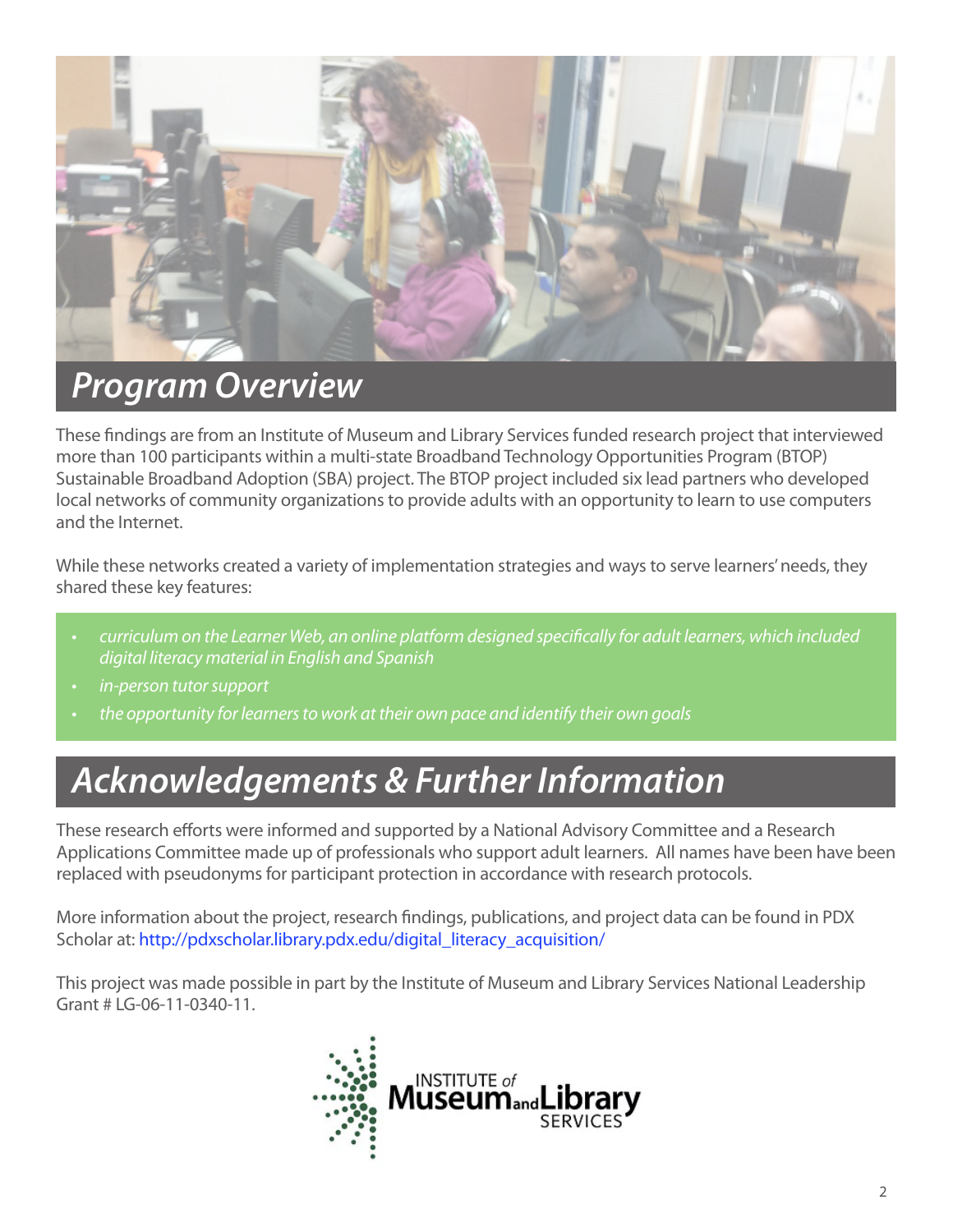# *Introduction*

In this policy brief, we explore interconnectedness across programs and organizations that provided support for digital literacy acquisition. We focus on a program run out of a workforce center located in a small town in the midwest. We chose to turn our attention to this context because it exemplified **interconnectedness**- a form of collaboration that was identified and echoed across several successful programs.

We define **interconnectedness** as an association formed across organizations working together to forge a mutually beneficial relationship that facilitated sharing of human, material, intellectual, and financial resources.

Though not a new concept, the ways interconnectedness was manifested in the location described in this piece was noteworthy and illustrative of fruitful program collaboration.

We also examine the role that resource allocation (across interconnected programs) plays in the acquisition of digital literacy skills among vulnerable adult learners participating in a tutor-facilitated, self-paced learning environment. We present this brief as an illustration of how interconnectedness occurred, the conditions that gave rise to it, and what it looked like; however, it is important to recognize that this research finding may not be widely generalizable as each community and each program is different and operates in response to its own local needs. That said, we offer an examination of interconnectedness to prompt policy makers to think about funding priorities in a strategic way and to encourage the allocation of funding to both support and promote interconnectedness across programs and program areas.

Implications stemming from this work suggest there are distinct benefits for programs that are integrated and embedded within a web of services provided to individuals across different learning contexts. While program coordinators are often charged with seeking out the sorts of partnerships that lead to program interconnectedness, the policy implications in this brief suggests directing funding toward programs that actively work toward maximizing their resources and integrating services across different areas.

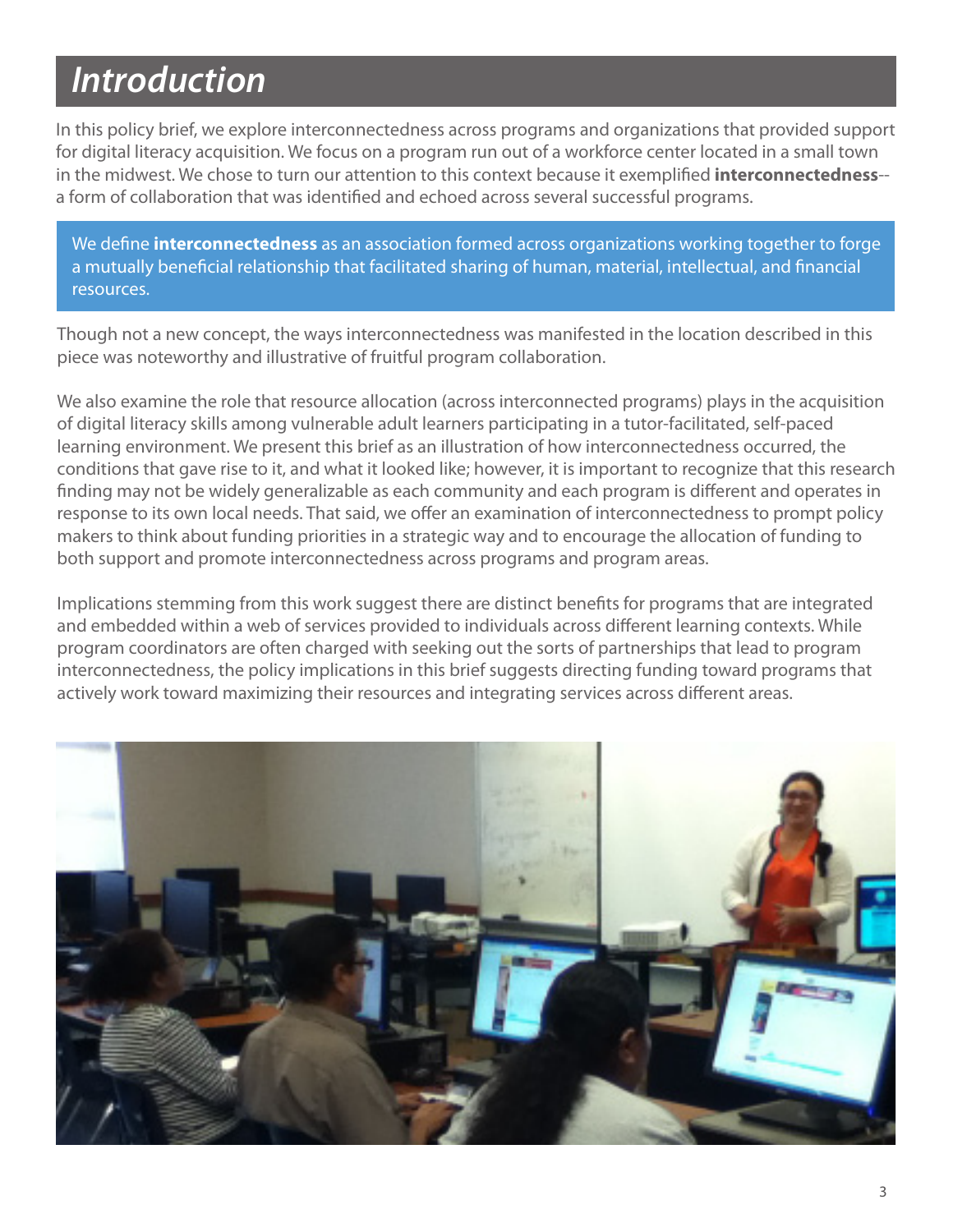# *Background and Context*

This research effort was part of a larger study that focused on digital literacy acquisition implemented in libraries and community based organizations located in six national locations. Across the implementation sites, vulnerable adult learners took part in a self-paced, tutor-facilitated learning model designed for teaching basic digital literacy skills. Within the online platform, digital literacy content was organized into curricular units called learning plans.

Content addressed included: (a) Computer and Internet skills, which teaches mousing and keyboarding, finding information online, using email, Internet security, social networks, and using Google maps and popular online sites such as Skype, Ebay, and YouTube; (b) Broadband Consumer Education, which helps learners become savvy consumers of computer hardware and broadband subscription services; and (c) Introduction to Career Paths, which orients learners to basic career path concepts and connects them with local career path programs. Career paths learning materials were included in part to help learners examine what new job possibilities might exist for them once they had gained computer and digital literacy skills.

Learners who took part came to the program voluntarily and were able to choose the goals they were interested in pursuing. They moved forward with learning at their own pace during times when labs were open and staffed with tutors who helped guide their learning and answer their questions. Additionally, the program administrators could customize content in the online platform to make learning materials more relevant to the learners in their communities.

## *Online Materials*

The digital literacy learning materials were provided through Learner Web, an online learning platform designed specifically for adults. The Learner Web system kept track of the content a learner had completed; this allowed learners to re-enter the system at the point where they left off without needing to repeat previously learned content. Learners were also able to review completed material as frequently as desired.

The Learner Web offered learners the option of accessing content in English or Spanish. The online material included video, reading, and interactive practice activities curated from sites across the Internet. Resources were selected to help achieve specific learner-centered goals.

The learning platform also provided a series of self-check quizzes to help learners reflect on the content they learned.

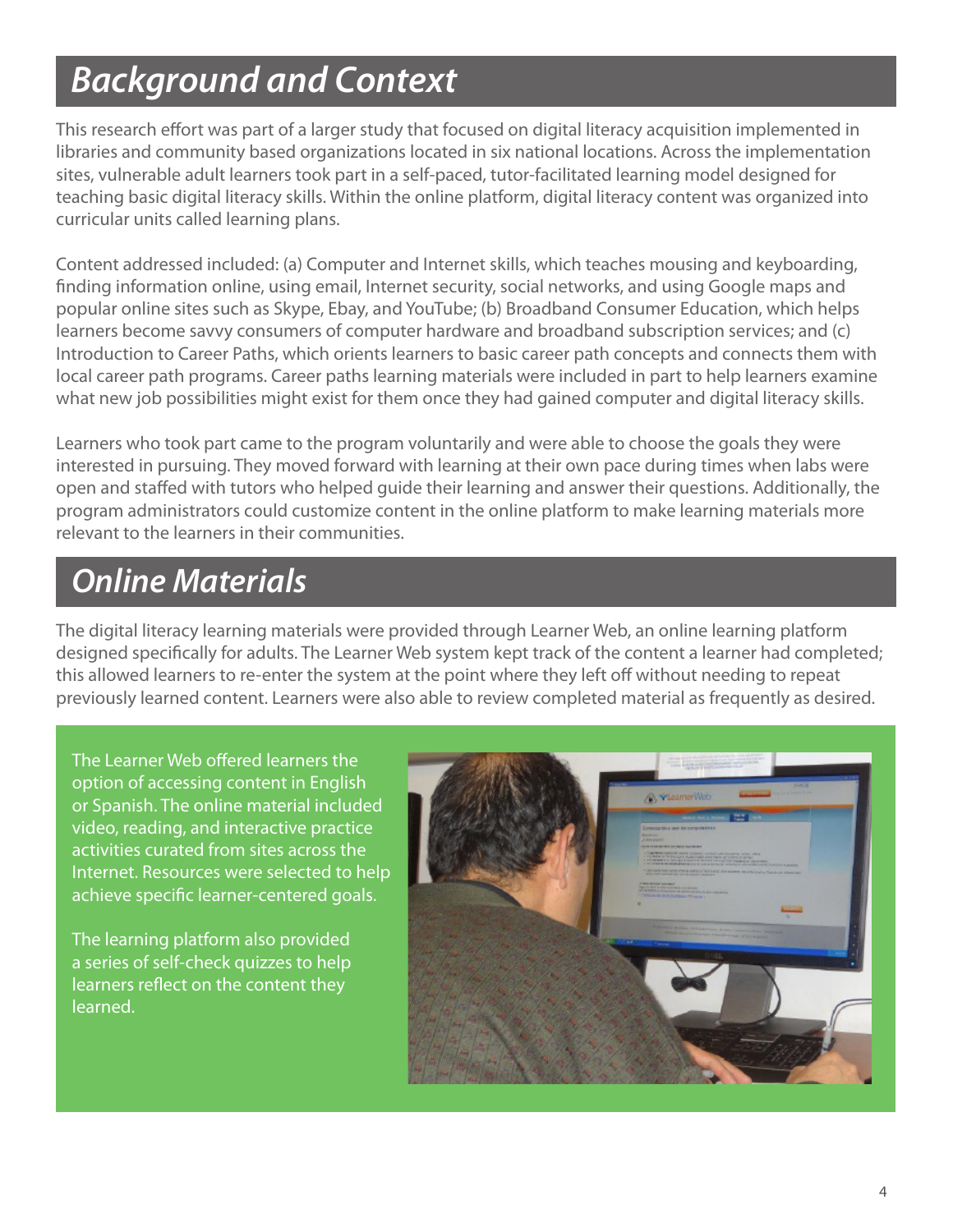### *Tutor-support*



The learning materials were designed to be delivered in conjunction with in-person tutor support. Program tutors most often volunteered their time and were trained by a paid lab coordinator or program administrator. Tutors and learners came together in open-access computer labs, at local libraries, or in classrooms where learners worked at their own pace. Tutors would step in to assist the learners when asked, when it appeared the learners were experiencing problems, or to supplement the online material with practical and real-life application. The tutors were volunteers recruited from the community and spent approximately 3-5 hours a week helping learners. The volunteers were supported by a paid lab coordinator who provided tutor support, scheduled open lab time, tutoring sessions, and who also tutored learners.

Tutors served a vital role helping learners set goals, learn the skills in the program, and apply them in their own lives. The learners worked with the tutors to establish an email account, which was required for access to the online materials. Once the email account was created, tutors would help learners establish a login for the Learner Web and identify learning goals.

Learners were then able to move through the various lessons at their own pace. Tutors, lab coordinators, and program administrators had access to reports that allowed them to track learner progress, which became helpful to guide learners in meeting the self-identified goals.

## *How was Self-paced Instruction Organized?*

The tutors in the workforce lab described in this polict brief used an approach that was described by the lab coordinator as a triad tutoring model. In this set-up, one tutor would sit between two learners and would switch off providing supportive guidance to the learner on each side of her according to each learner's individual needs.

At times, when common goals aligned and working together was efficient, the trio would discuss the same content but practice concepts individually. This and other tutoring models were developed out of the needs of the learners, the community values, and also reflected the resources that were available.

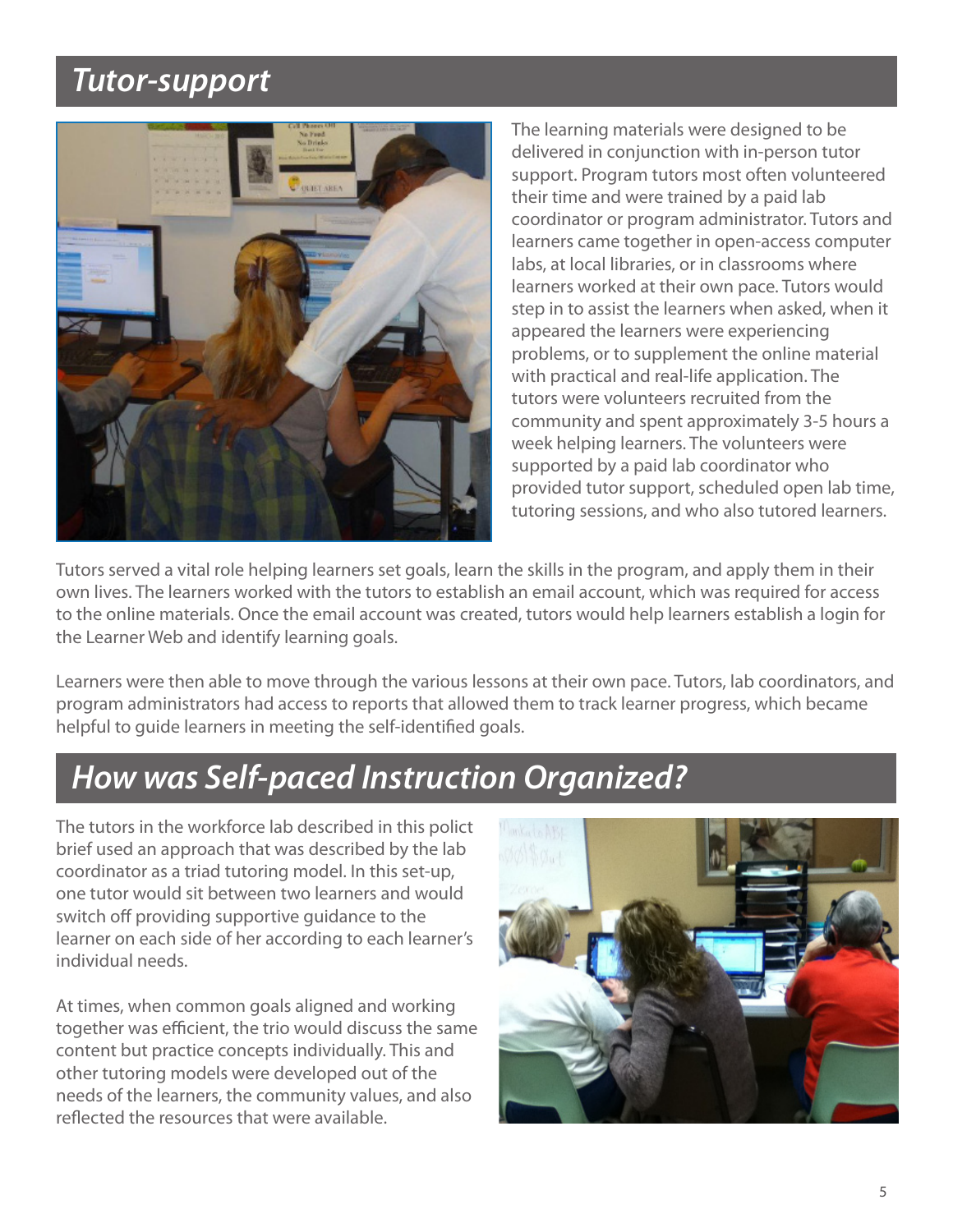## *How was Interconnectedness Examined?*

We did not set out conducting this research with a concept of interconnectedness in mind. Instead, we identified interconnectedness as a theme in our data using a grounded theory analysis that consisted of examining data sources that included semi-structured, in-depth interviews with key-stakeholders, tutors, and learners. This process provided insights into the digital literacy learning process within each community involved in this study. The grounded theory approach allowed us to analyze the data in an unbiased way without preconceived notions as to themes or trends. As a result, we remained open to whatever it was the study participants were telling us.

Members of the research team read through the transcribed interview data multiple times and applied codes that named the experiences of the learners and tutors. We also examined the notes we took while in the field to gain a better sense of how the programs were implemented and functioned within the larger community. We then examined the codes to develop an understanding of the relationship of these codes to one another.



Figure 1. Relationships between codes

One overarching theme that ran across our data suggested that successful programs operated within a network of connected community resources, and it was this interconnectedness that gave way to collaboration that benefited the organization but also benefited the individuals working within the organization such as program coordinators, tutors, and learners.

## *Formal Top-level Partnerships*

The workforce center was part of the larger statewide literacy initiative. The program administrator noted that most of their programs are funded through the State Department of Education and that they had a close working relationship with the State Department of Employment and Economic Development. The administrator made a deliberate effort to partner workforce centers with the state literacy council to design and implement the digital literacy program.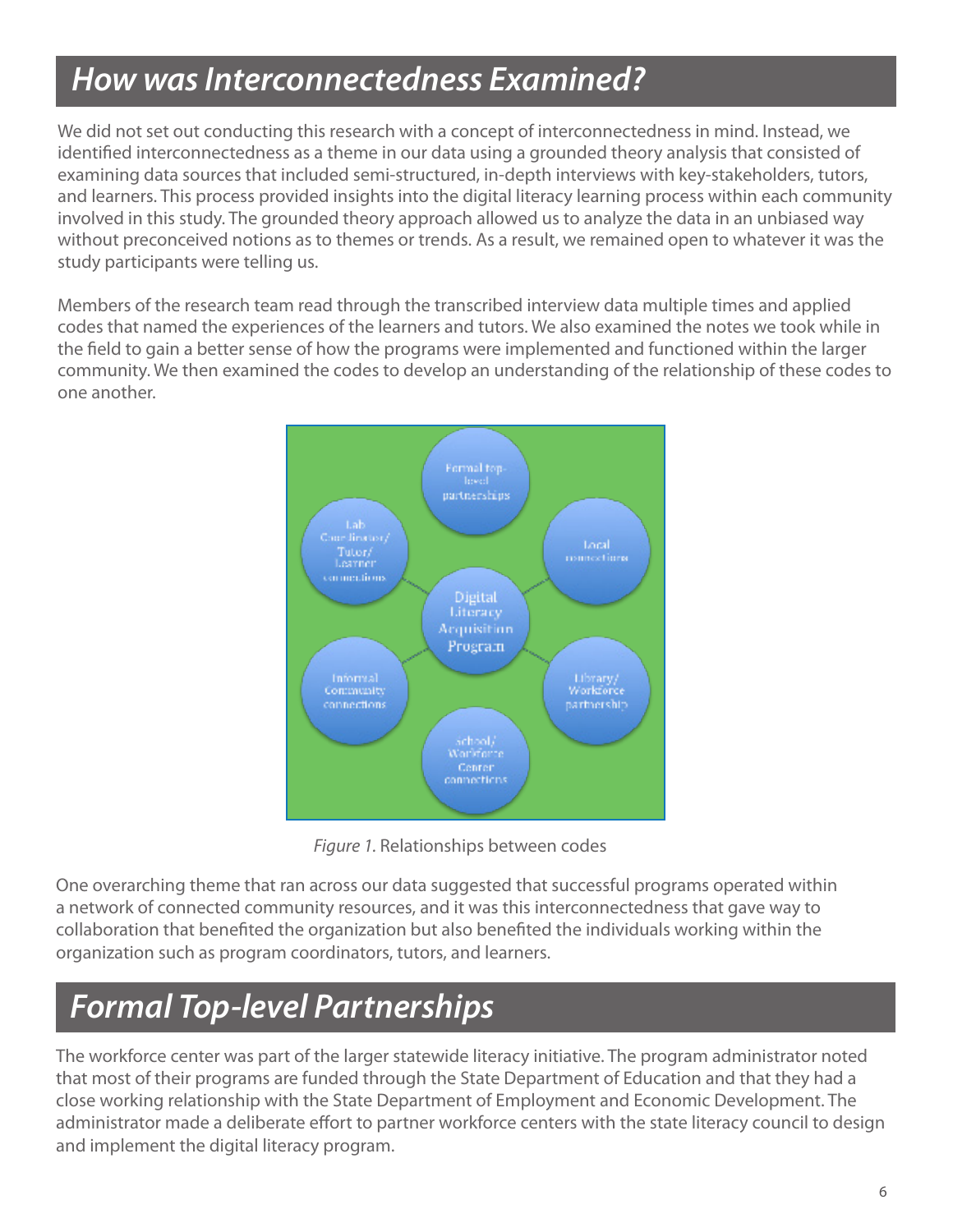He also noted that the Adult Basic Education system and the Department of Employment work closely on workforce development, and were thus able to bring key individuals together who supported partnering with workforce centers. The literacy council also played a central role. The literacy council provided training for tutors and a program manager for the lab coordinators. One of the program level consultants for the literacy council noted that this partnership was especially important for supporting the tutors with training, and she credited that support with sustaining the persistence of the tutors.

This was a novel partnership with new features. The program administrator indicated that the organization that runs the workforce centers is a large agency with many rules and set ways of doing business. As such, it was forging new territory to bring the digital literacy project into the workforce centers and to involve volunteer tutors rather than paid staff. However, the literacy council was successful at forming the relationship and gaining the consent of the agency to use volunteers. He counted this as a critical step in developing the program. The program administrator explained that connecting the workforce centers to digital literacy educational efforts was important because:

"The workforce centers have what are called resource rooms- which are basically computer labs where they have all kinds of resources that people can access. And what they were finding is that they have significant number of people who are not able to use the resource rooms because they don't have the skills to use the computers. So, those are the people that then get referred into our program."



#### ~ Program Administrator

However, because the resources are funded by various agencies, the program administrator found there were sometimes problems with logistics. He said,

"There are federal and there are state resources, and there are computersthat are federally funded and that are state funded, and they're owned or controlled by different people. And they're in the same lab. So we're only allowed to use one set of computers... And getting software installed on these computers, you've gotta move heaven and earth because they have such strong controls. I justsaid to the coordinator, 'Go ahead, download it, install it. If anyone says anything refer them to me and I'll take the fall.'

In some cases the control of our environment is very upsetting and difficult. In other cases we have a really great environment. But you know. ideally we want a clean comfortable computer lab that's under the control of the coordinator for the digital literacy program."

#### ~ Program Administrator

In sum, the workforce center described in this case study was part of a statewide initiative. Formal partnerships were established between different agencies, and through the persistence of key individuals, logistical problems were worked through and lab coordinators were hired and volunteer tutors were recruited to work at the local sites.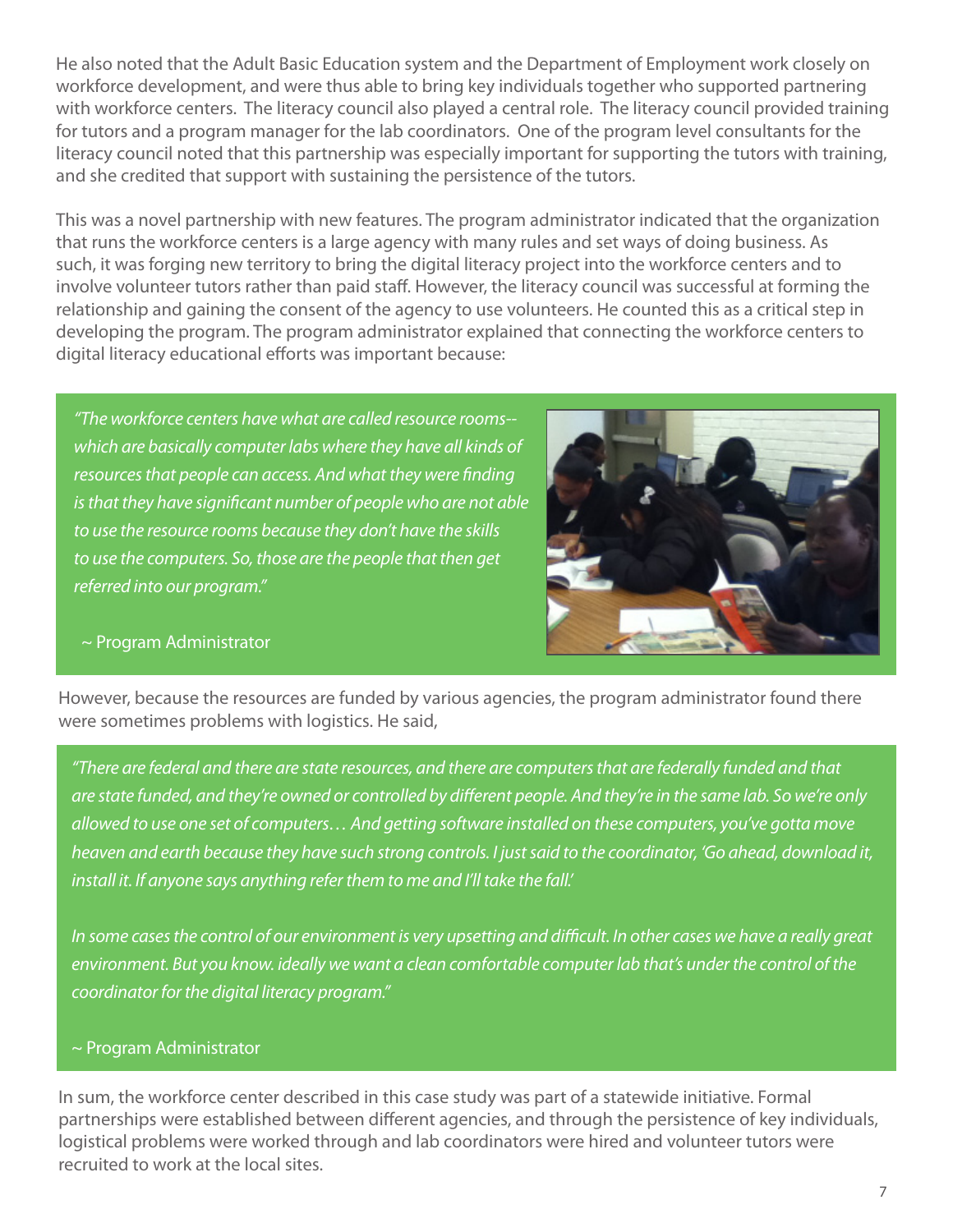# *Building Local Connections*

The digital literacy program took place primarily at the workforce center, but it was also connected to the school district, the local educational support services for GED, and the library. Some connections were made through formal agreements, such as the employment agreement with the school district to partially fund the digital literacy lab coordinator's job. Other formal agreements were the sharing agreements for the GED program and digital literacy classes that were run out of the workforce center. However, many other agreements were less formal and executed by individuals who knew each other from faith-based organizations, farming, community businesses, and social networks. Figure 2 shows the local, social, and institutional connections between the organizations involved in recruiting and educating the participating individuals (program coordinator, tutor, and learners).



The major interconnected components were the workforce center, the digital literacy program (Learner Web), educational support services for GED, the library, and the school district. These programs were also interconnected informally through the overlapping connections provided by individuals within faith-based organizations, farms, community businesses, and social networks.



Figure 2. An overview of local resources and collaborations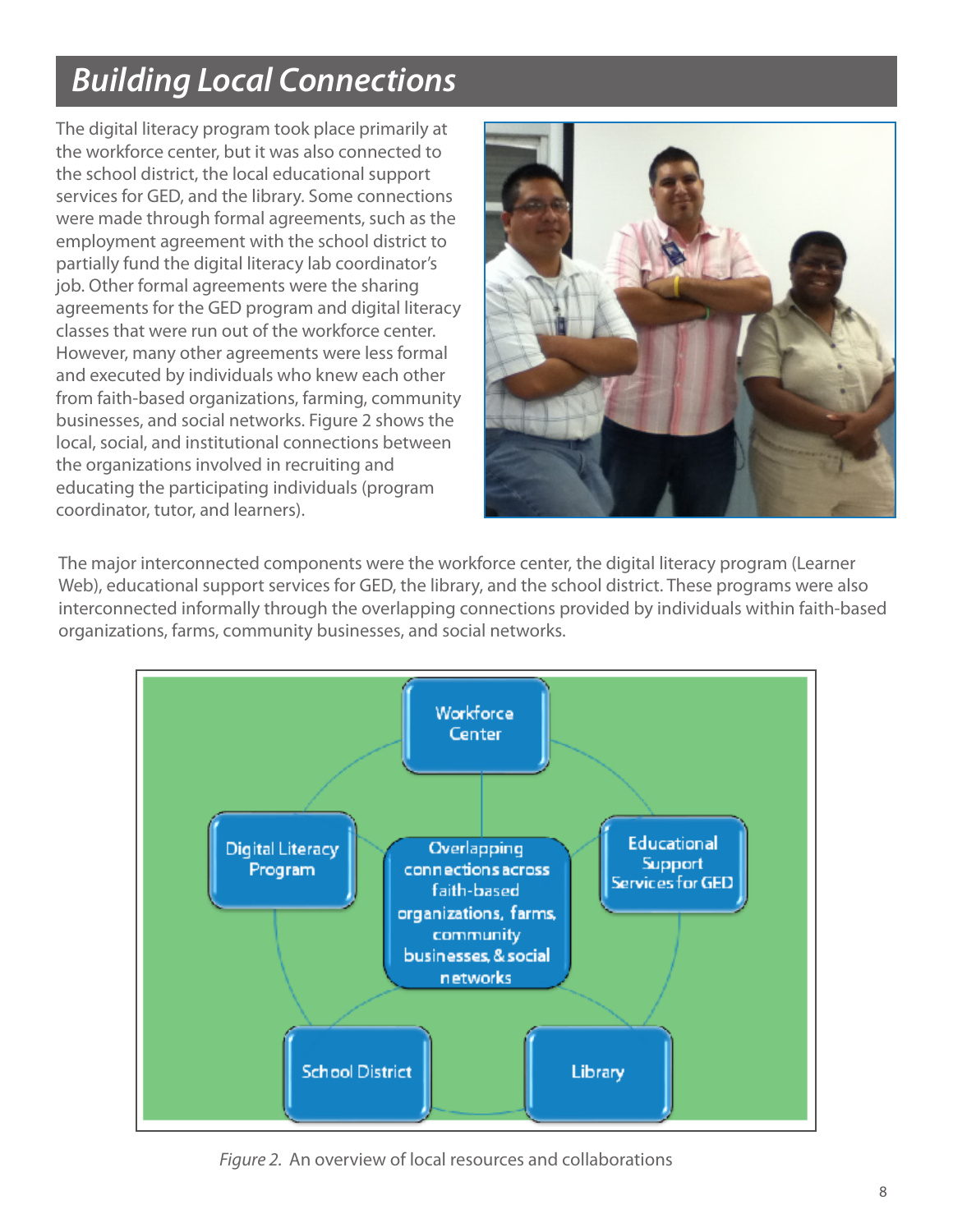## *Library/Workforce Center Partnership*

### Nancy

Collaborations between the workforce center, the library, and the school district were vital partnerships. Nancy was employed by the school district part-to operate computer classes at the workforce center. These classes included GED preparation and more structured, classroombased computer classes for adult learners.

In addition to these responsibilities, Nancy was employed by the state literacy council part-time to coordinate the self-paced, tutor facilitated computer learning program. In this capacity, she trained and recruited the tutors, organized the self-paced program, managed the program's activities, and actively tutored learners herself. She was also self-employed part time as a farmer, operated her own Community Supported Agriculture preparing boxes of her farm grown produce, and wrote a blog about seasonal vegetables and fruits including recipes.



Nancy came from a large family and was born and raised in the same town where she worked. She was an active part of a local church, teaching Sunday school and participating in other church outreach efforts. Nancy grew up in the community and was well known through her work with the church and position at the workforce center as well as her other endeavors. She often brought handmade crafts and homemade treats from the farm to individuals who attended the workforce center program, offering them to tutors and learners to create a warm and inviting learning environment.

Nancy chatted socially with participants of all ages and walks of life and was a positive, encouraging, and well-liked person. Tutors reported that they continued volunteering with the program because Nancy was well organized and ran an efficient program. Nancy, as a visible and known member of the community, was essential in building and extending partnerships. The library was selected as a partner because the workforce center was open only during the day on weekdays. She said,

*"* I thought the library would be a great organization to partner with for evening and night time tutoring. We have tutoring there anytime from 4:30 to 9:00 at night."

~ Nancy, Digital Literacy Program Coordinator

9 Nancy explained that she built the relationship with the library by meeting with the library assistant, who then shared the information about the digital literacy tutoring sessions with the library's employees. Nancy made sure that tutors who tutored at the library came with their own resources, such as headphones the learners could use, and anything else needed to support learners. The library agreed to have two timeslots available for tutoring. Nancy agreed that if the computers were in demand by patrons, the tutors would limited computer time to one hour sessions. By being cognizant of the needs of the library patrons, Nancy was able to build a successful relationship that also benefited the library.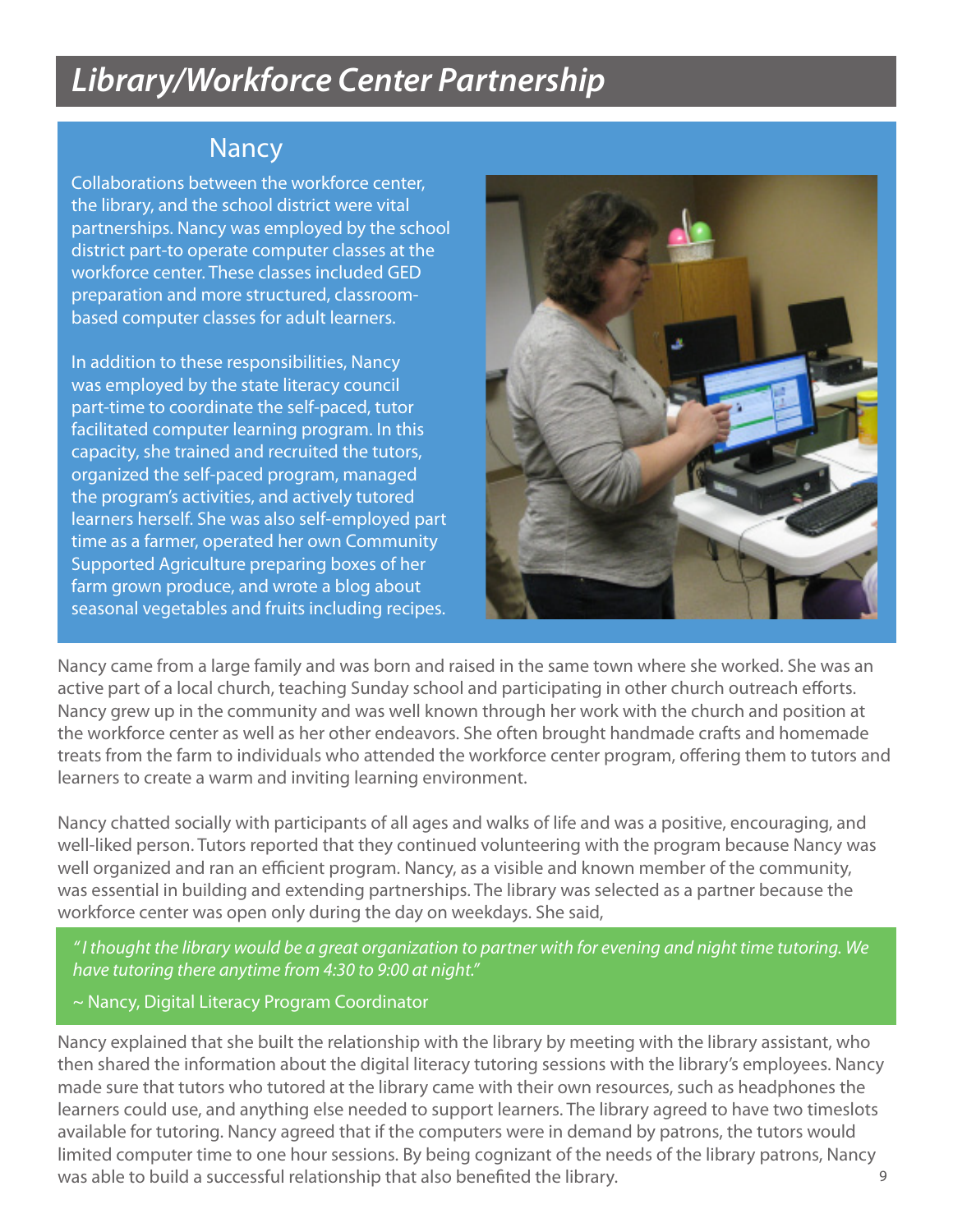

### **Carol**

Carol volunteered as a tutor at the workforce center. She was recruited by Nancy and had logged 92 volunteer tutoring hours in the workforce lab when we interviewed her. Carol became involved in tutoring because she liked helping people. She was also employed at the library. Nancy and Carol, by working together, had extended the tutoring support offered to learners beyond the workforce center and into the library. While the workforce center was only open during business hours, the library was open in the evenings and on weekends. This second location for the self-paced program provided more flexibility to learners. As Carol noted,

"I have been working at libraries for five years, so I know we get computer questions all the time. Unfortunately, we just don't have the staff or the facilities to have basic computer classes. So it's great that we're able to [build this partnership]. We have tutoring at the workforce center and then at the library, too. We can answer questions for people and get them started and we can sit down and spend more time with them at the library if they need it."

The library/workforce center partnership was built through the personal investment and connections made by the lab coordinator and a tutor who worked at the library, but it was also sustained by being mutually beneficial for both organizations, which in turn benefited the learners who were able to have access to tutors and the online digital literacy materials at times that lied outside the limited hours the workforce center was open. Although Carol did not formally tutor at the library herself, she did make it clear to all learners at the workforce center that she was there to provide ongoing support as needed. She said,

"I've had several learners complete the program, and when they say [they're] done, I give them my contact information. They know I work at the library and that they can just stop in at any time for more help."

#### $\sim$  Carol, tutor and librarian

Thus, learning was not restricted to the workforce center or official tutoring times, but became part of the personal relationships built through the tutoring experience.

# *School/Workforce Center Connections*

The main connection between the workforce center and the school district was forged because Nancy was employed by the school district to run a complementary digital literacy program at the workforce center. However, she also noted that she and her family had all attended a local parochial school, which gave her access to the computer lab there. Thus, Nancy acted as a bridge between the different educational agencies within the community in order to provide needed services at different schools.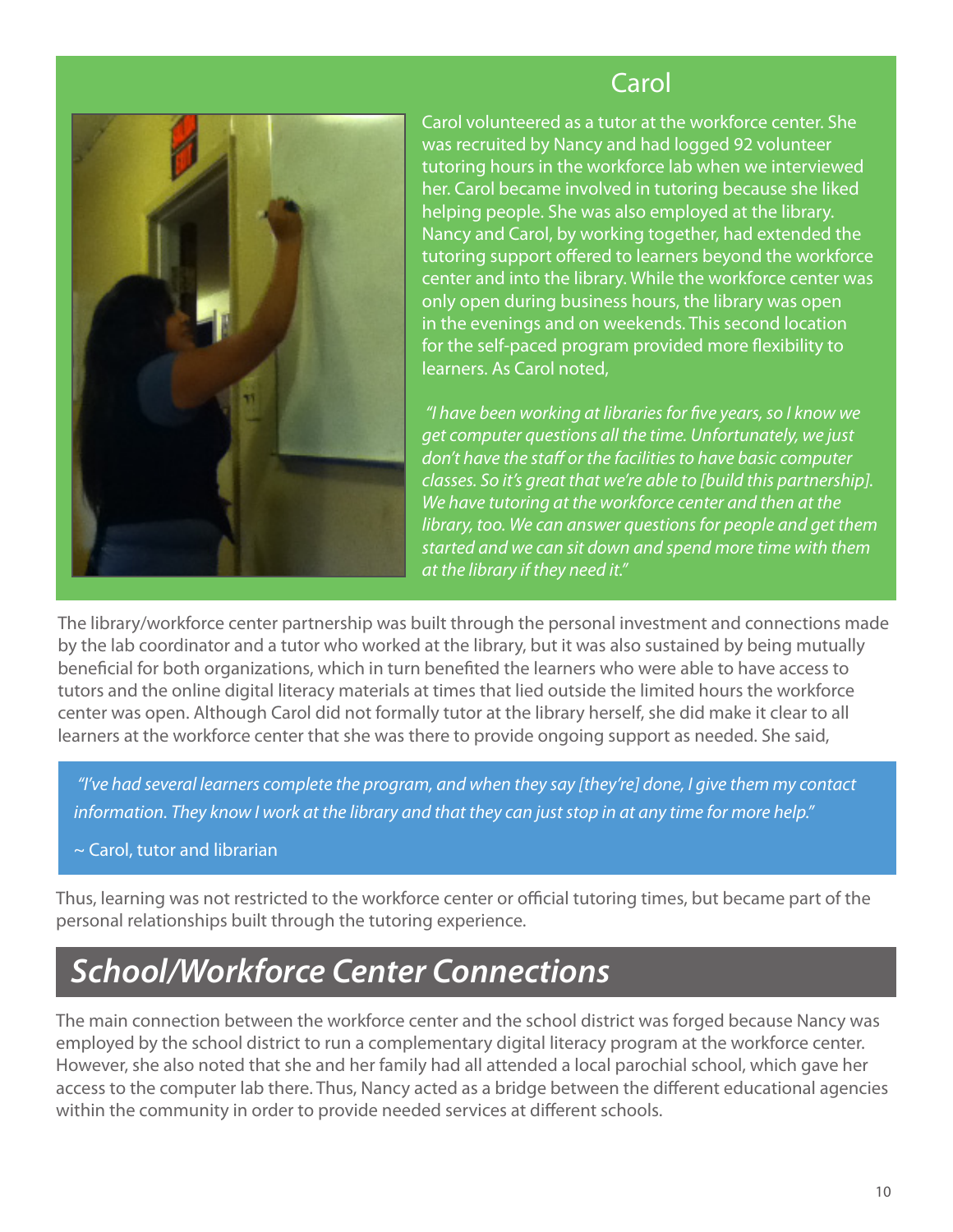## *Informal Community Connections*

Nancy also capitalized on her knowledge of the community to recruit learners for the digital literacy program. When we asked her for advice on how to attract learners, Nancy described how she taps into different aspects of the community to make her program visible. She shared:



"Ask that tutor, well how did you find out about the program? Where did you see the flyer or get the news? Did you find it in the newspaper? And using what learners said, I would just brainstorm and ask what works. I thought, 'What is the culture of the community? Does it work to put flyers out? Does it work to get on the radio? Where are your free resources and free spots in the community? 'I always go to free first. For me, flyers work really well, especially downtown where people are walking. I put a lot of flyersin the store windows. And getting on the radio, the radio is huge. We have a huge elderly population and they spread the word that way. I was on our local radio station on a live broadcast and my classes filled up for three months."

~Nancy, Digital Literacy Program Coordinator



Nancy was able to pull together many of the resources the community had to offer in order to reach potential learners. She also demonstrated knowledge of her community and the demographics in her discussion of the "free spots" that are available as well as working through the reach of the radio network. Knowledge of the community was also evident in her selection of when to schedule classes. Especially salient is her comment about knowing how people in the community relate to certain programs. With all this knowledge, Nancy was able to determine how to best market the digital literacy program within the community of learners who needed it. Nancy, in many respects, had become a liaison or mediator between the digital literacy program and the community.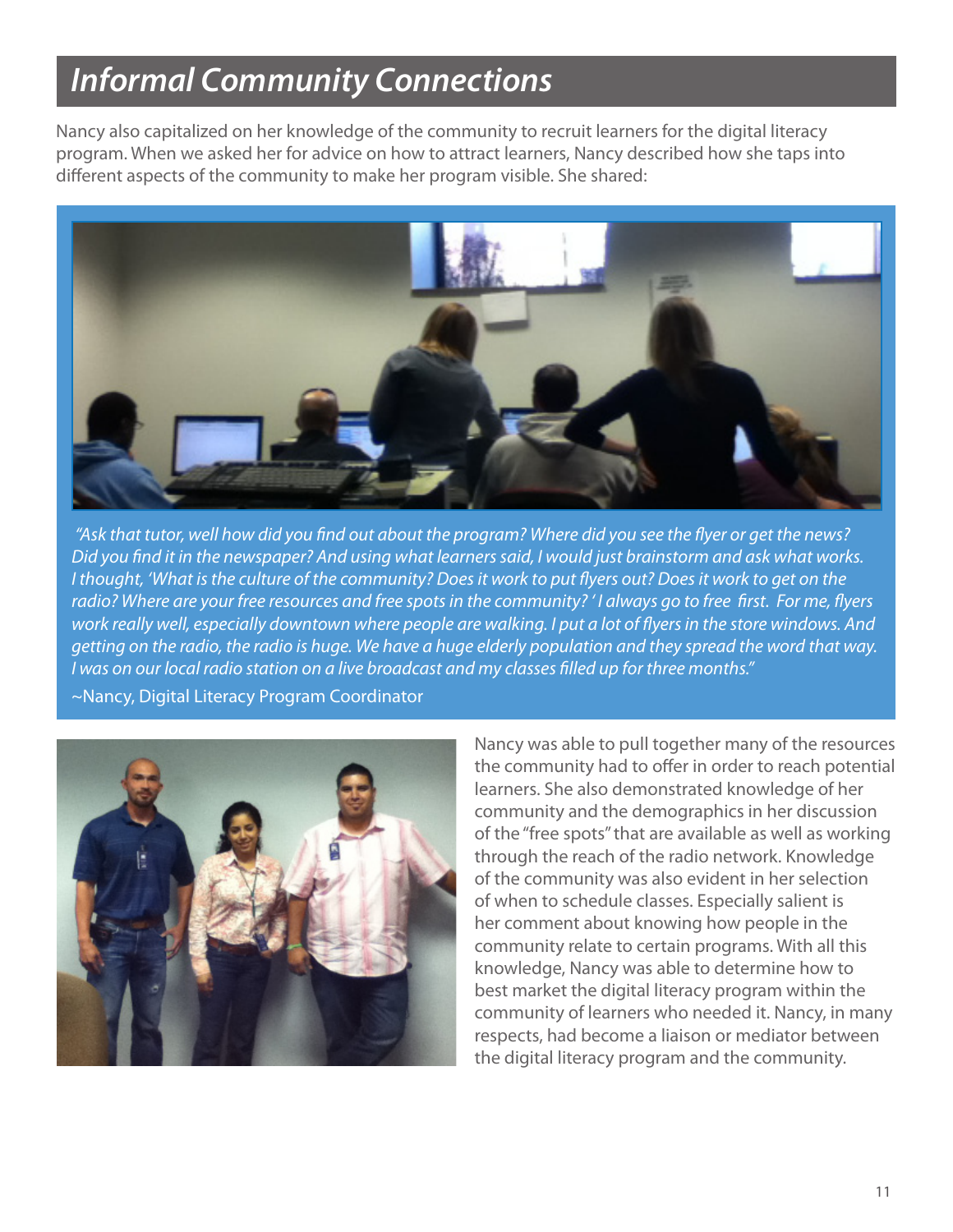### **Marjory**

Marjory, a learner in the program, was a retired teacher who had lived in the community for more than two decades. She was active in her church, and she had a wide extended family that was geographically spread out in different areas of the United States. Marjory attended the same church as Nancy and was also affiliated with the same Christian high school that Nancy attended. Marjory was tutored by Nancy and Carol, and Carol's teenaged son tutored Marjory at the public library. Marjory corroborated Nancy's perspective when she described her involvement as a learner. She said:



"I found the ad [a description of the computer class] in the publication we get with our paper that tells about adult ed. classes. I just called, and it was Nancy, and she said it was available and there were other classes in there that you had to pay for. My sister kinda said, 'I don't know if you want to do that, they're going to teach you things that you don't really want or need to know, and it may confuse you. I said, 'It just can't hurt to try.' Actually she came with me a few times even, my sister did. But it just launched me between the nieces and nephew. My sister and her husband are good on the computer, they've been helpful – if I need help, I can always find it somewhere. And I can call Nancy anytime. And then Nancy arranged for me to have this mentor, he was a high school senior, come to the library because it's Wi-Fi equipped. He would work with sometimes two of us, but he would give as much help as I could possibly use."

Through the multiple connections within the community, Nancy the lab coordinator was able to get the word out about the program and Marjory was able to find help when she needed it. Learning and tutoring within the digital literacy program was a community effort that exemplifies principles of interconnectedness.

## *Lab Coordinator/Tutor/Learner Connections*

Nancy also built personal connections with the learners, which strengthened the program. Tutors ran sessions in a professional way in order to maximize the use of the time they had with learners. As learning took shape, personal connections were made.



These personal connections also revealed the interconnected nature of the community. For example, Joan, another learner, indicated that Nancy's willingness to share aspects of her life as a farmer was an important part of her learning as was Nancy's effort to use the technology for fun while helping the learners build skills.

"I just get a bang out of Nancy when she comesin, tells of her life on the farm and, it's just so fun, she's just hilarious. And then it was around Christmas time and it was so snowy. She sent everybody a picture on their email, and you click on this program and it brings up all these different flowers. That was the most fun email going. It just made the winter seem shorter. So that felt really good when she sent everybody that email. And she even showed us how to send it on to people on our email list."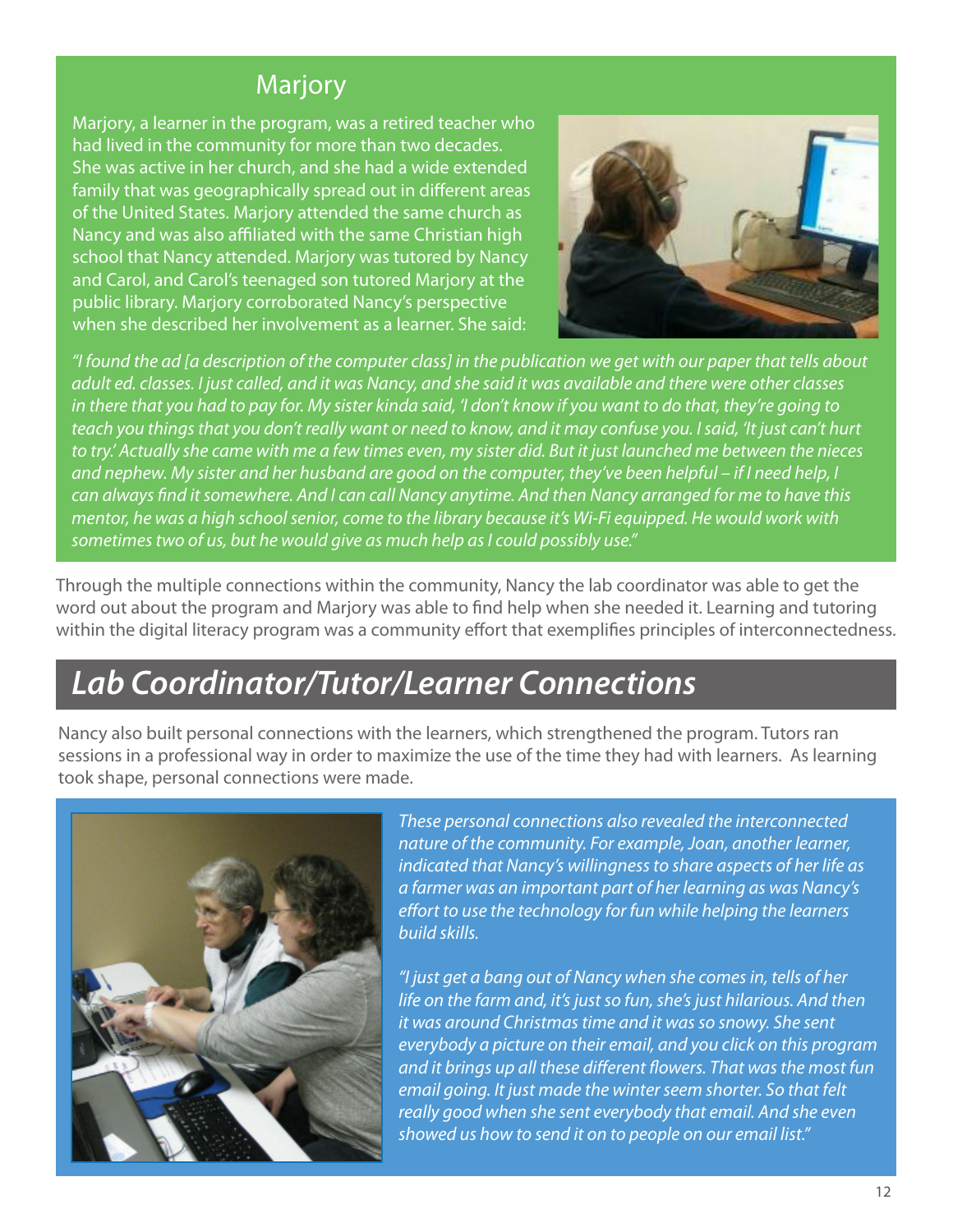Nancy knew her community well and expressed that insider knowledge skillfully and thoughtfully. She thought of creative ways to thank her tutors, and used the symbolic meaning of token gifts to encourage volunteers.. She knew which coffee shops they frequented and bought gift cards as a way to say thank you.

"I want to keep [tutors] informed and keep them in the loop. And I want to show them that they're really appreciated. I could probably do some more treats or some more gift cards if there's any funding. That would be something nice. Even like a five dollar to [business name] for example. I think all of my tutors go there for a cup of coffee.

#### ~ Nancy, Digital Literacy Program Coordinator

The relationship between Nancy and the tutors was affirmed by Carol who shared her answer to the question 'what keeps you coming back as a volunteer' in a very thoughtful and articulate way:

It's Nancy. She's great. She's so flexible and I couldn't do this without the flexibility because I have a full time job. So she's the reason, the main reason I come back. But I love the learners, too. They kind of come and go, but Nancy's always here.

#### $\sim$  Carol, tutor and librarian

The constancy of Nancy as a lab coordinator, a person who was deeply embedded within the community, served to keep the tutors engaged and motivated in their volunteer work. Nancy clearly emerged as a central figure in the implementation and sustainability of the digital literacy program within the workforce center. As someone living in a small community, she was sensitive to the fact that there were limited resources available. She worked creatively to stretch and use optimally all that was available to her. Her diligence was not a single-handed effort, she was supported by many organizations and individuals within the community, aptly illustrating the power of interconnectedness.



# *Conclusions & Implications for Policy and Practice*

The findings we discuss in this brief are not intended to be generalized nor to be used to identify best practices. We realize that all locations and learning contexts have their own complexity and personality shaped by local conditions. Thus, what is described here is a depiction of digital literacy program operating in one community that worked collaboratively in partnership to maximize resources. These interactions and program design features may be a useful guide for other programs and partnerships.